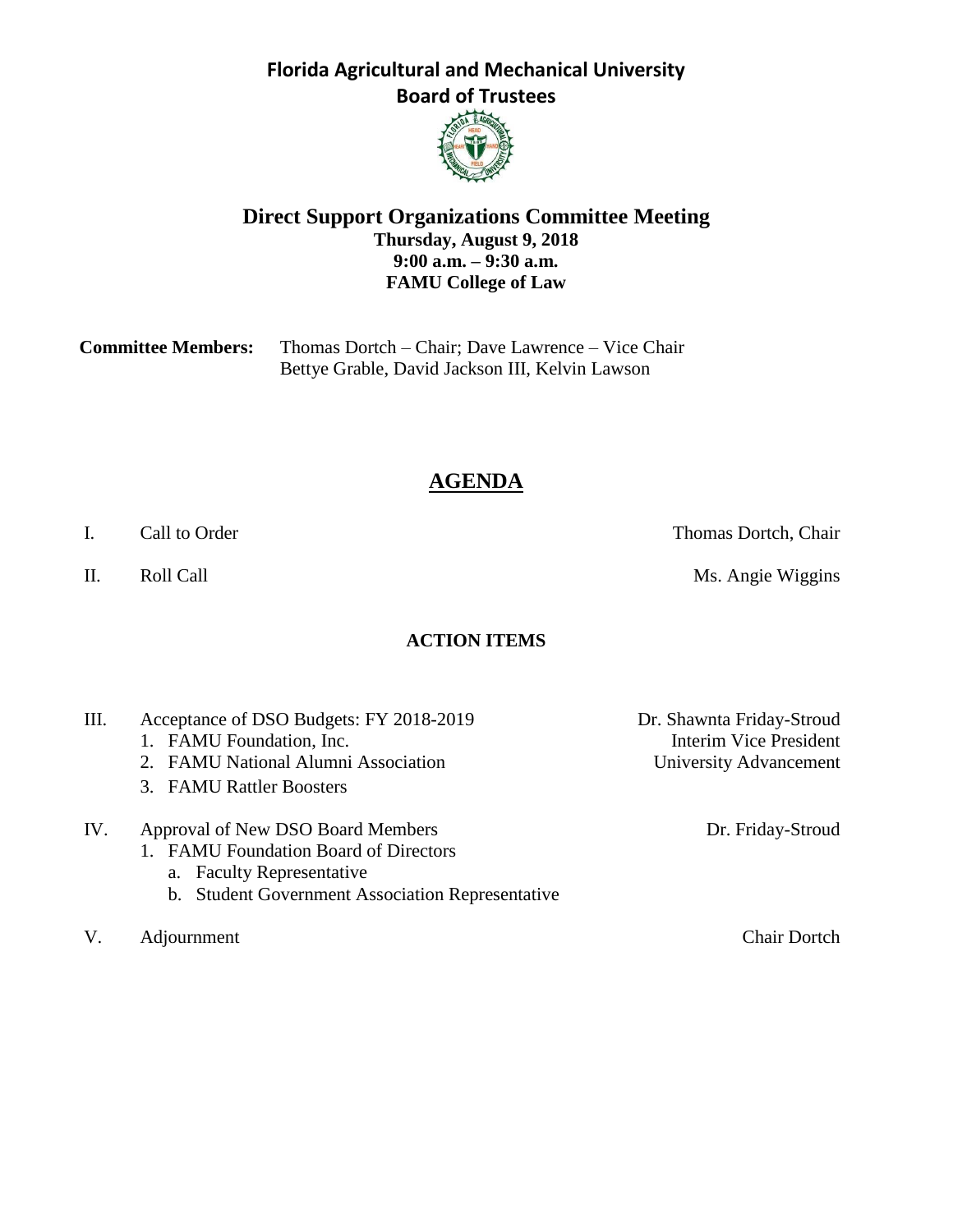

# **ACTION ITEM**

### **Direct Support Organizations Committee Thursday, August 9, 2018 Agenda Item: III. 1.**

|                        | <b>Item Origination and Authorization</b> |              |                  |           |              |
|------------------------|-------------------------------------------|--------------|------------------|-----------|--------------|
|                        | Policy $\frac{1}{\sqrt{2}}$               | Award of Bid | Budget Amendment |           | Change Order |
|                        | Resolution                                | Contract     |                  | Grant     | Other        |
|                        |                                           |              |                  |           |              |
|                        |                                           |              |                  |           |              |
| <b>Action of Board</b> |                                           |              |                  |           |              |
|                        |                                           |              |                  |           |              |
| Approved               | Approved w/ Conditions                    | Disapproved  | Continued        | Withdrawn |              |

| Subject:               | <b>Acceptance of DSO Budget: FAMU Foundation, Inc.</b>                                                                                                                                                                                                                                                                                                                                                                             |
|------------------------|------------------------------------------------------------------------------------------------------------------------------------------------------------------------------------------------------------------------------------------------------------------------------------------------------------------------------------------------------------------------------------------------------------------------------------|
| <b>Rationale:</b>      | The DSO Budgets are submitted for acceptance in accordance with FAMU Board of<br>Trustees Policy Number 2018-01.<br>The DSO shall submit an annual operating budget, which has been approved by the<br>DSO's governing board and by the President and submitted to the Board for approval.<br>The budget shall be submitted no later than sixty (60) days after the first day of the fiscal<br>year for which the budget pertains. |
| <b>Attachment:</b>     | <b>Foundation Operating Budget (see Attachment)</b>                                                                                                                                                                                                                                                                                                                                                                                |
| <b>Recommendation:</b> | Acceptance of the FAMU Foundation Operating Budget                                                                                                                                                                                                                                                                                                                                                                                 |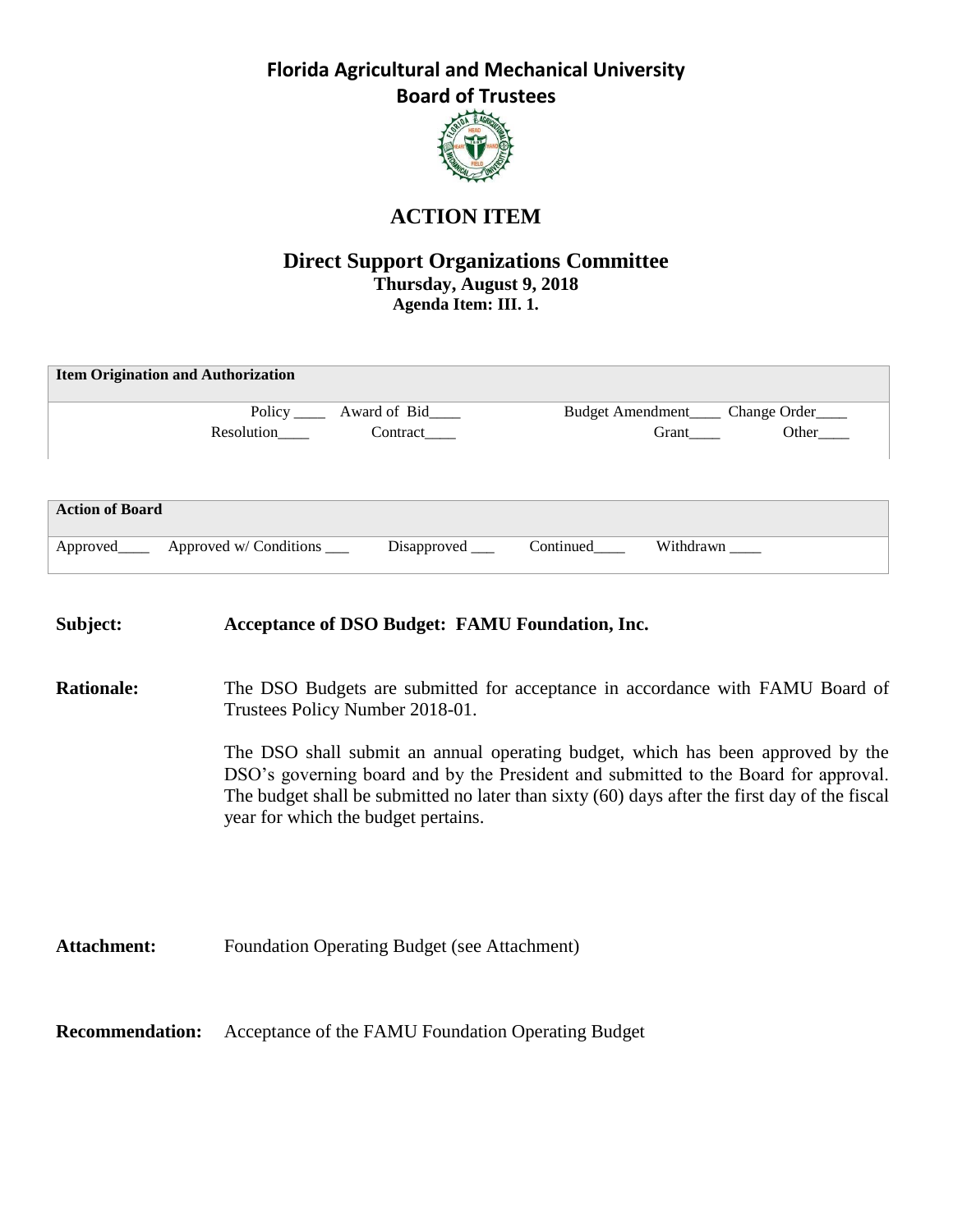### **FAMU FOUNDATION, INC. PROPOSED OPERATING BUDGET FOR FISCAL YEAR 2018-2019**

|                                          | 2018-2019                        | 2017-2018                       |                                   |  |
|------------------------------------------|----------------------------------|---------------------------------|-----------------------------------|--|
|                                          | <b>Proposed</b><br><b>Budget</b> | <b>Revised</b><br><b>Budget</b> | <b>Actuals at</b><br>$6/30/2018*$ |  |
| <b>REVENUE AND SUPPORT</b>               |                                  |                                 |                                   |  |
| <b>Operating Revenue</b>                 | \$2,271,551                      | \$2,132,640                     | \$2,028,827                       |  |
| Endowment Administrative Fees [1.5%]     | \$1,795,551                      | \$1,781,640                     | \$1,780,263                       |  |
| Incoming Gifts Fees [5% or 7%]           | \$400,000                        | \$300,000                       | \$174,557                         |  |
| Admin Fees on Miscellaneous Revenue (7%) | \$70,000                         | \$45,000                        | \$68,062                          |  |
| Admin Fees on Disbursements [\$2.50]     | \$6,000                          | \$6,000                         | \$5,945                           |  |
| License Tags Revenue                     | \$450,000                        | \$425,000                       | \$420,990                         |  |
| Rents & Fees 625 East Tennessee Street   | \$75,000                         | \$65,000                        | \$7,225                           |  |
| <b>Contingency Revenue</b>               | \$75,000                         | \$18,000                        | \$0                               |  |
| <b>TOTAL REVENUE AND SUPPORT</b>         | \$2,871,551                      | \$2,640,640                     | \$2,457,042                       |  |
| <b>EXPENDITURES</b>                      |                                  |                                 |                                   |  |
| <b>Foundation Operations</b>             |                                  |                                 |                                   |  |
| <b>Staff Salaries and Benefits</b>       | \$725,000                        | \$570,165                       | \$557,895                         |  |
| <b>Contractual Services</b>              | \$25,000                         | \$25,000                        | \$22,586                          |  |
| General Counsel & Legal Services         | \$50,000                         | \$33,000                        | \$24,000                          |  |
| Auditing and Accounting Services         | \$100,000                        | \$55,000                        | \$50,000                          |  |
| <b>Foundation Board Support</b>          | \$90,000                         | \$91,000                        | \$85,705                          |  |
| <b>Staff Travel</b>                      | \$30,000                         | \$30,000                        | \$7,198                           |  |
| Memberships & Subscriptions              | \$5,000                          | \$5,000                         | \$46                              |  |
| Insurance                                | \$22,000                         | \$22,000                        | \$16,594                          |  |
| <b>Janitorial Services</b>               | \$30,000                         | \$22,000                        | \$20,709                          |  |
| <b>Office Security Monitoring</b>        | \$10,000                         | \$10,000                        | \$6,860                           |  |
| <b>Office Utilities</b>                  | \$50,000                         | \$60,000                        | \$21,951                          |  |
| Pest Control                             | \$4,000                          | \$4,000                         | \$1,341                           |  |
| Grounds Maintenance                      | \$12,000                         | \$12,000                        | \$9,275                           |  |
| Software Maintenance                     | \$50,000                         | \$98,500                        | \$48,761                          |  |
| Telephone                                | \$2,500                          | \$2,500                         | \$0                               |  |
| Office Equipment/Furniture               | \$10,645                         | \$12,840                        | \$5,922                           |  |
| Materials, Printing & Postage            | \$20,000                         | \$19,500                        | \$12,127                          |  |
| 625 E TN Street Renovations              | \$100,000                        | \$75,000                        | \$62,363                          |  |
| 625 E TN Street Reserve Fund             | \$0                              | \$0                             | \$0                               |  |
| <b>Bank Fees</b>                         | \$5,000                          | \$5,000                         | \$4,527                           |  |
| Donor Outreach Support / Other           | \$25,000                         | \$27,900                        | \$24,891                          |  |
| <b>Operating Contingency</b>             | \$12,171                         | \$7,000                         | \$0                               |  |
| <b>Total Foundation Operations</b>       | \$1,378,316                      | \$1,187,405                     | \$982,752                         |  |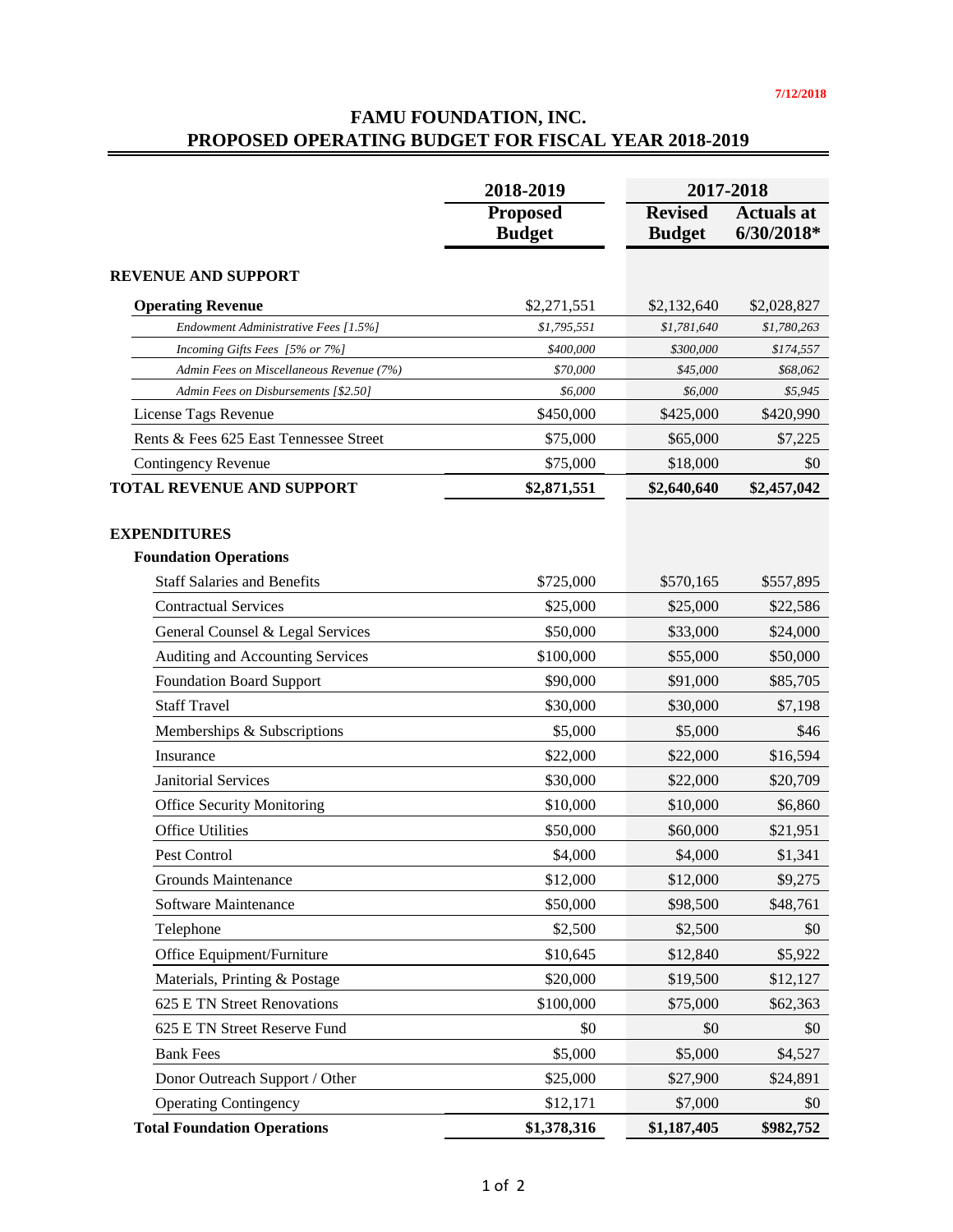|                                                  | 2018-2019                        | 2017-2018                       |                                   |  |
|--------------------------------------------------|----------------------------------|---------------------------------|-----------------------------------|--|
|                                                  | <b>Proposed</b><br><b>Budget</b> | <b>Revised</b><br><b>Budget</b> | <b>Actuals at</b><br>$6/30/2018*$ |  |
| <b>Office of University Advancement</b>          |                                  |                                 |                                   |  |
| <b>Advancement Operations/Develop't Support</b>  | \$80,000                         | \$80,000                        | \$80,000                          |  |
| Fundraising Activities [75% lic tag rev]         | \$337,500                        | \$318,750                       | \$315,743                         |  |
| <b>Total Office of University Advancement</b>    | \$417,500                        | \$398,750                       | \$395,743                         |  |
| <b>University Support</b>                        |                                  |                                 |                                   |  |
| <b>University President Compensation</b>         | \$310,750                        | \$0                             | \$0                               |  |
| <b>Interim University President Compensation</b> | \$0                              | \$310,750                       | \$310,750                         |  |
| Office of the President                          | \$100,000                        | \$140,000                       | \$140,000                         |  |
| <b>University Auxiliary Support</b>              | \$298,485                        | \$250,485                       | \$250,485                         |  |
| <b>Board of Trustees Assessment</b>              | \$36,000                         | \$36,000                        | \$36,000                          |  |
| <b>Board of Governors Assessment</b>             | \$14,000                         | \$14,000                        | \$12,777                          |  |
| Lobbying Expenses                                | \$70,000                         | \$70,000                        | \$70,000                          |  |
| <b>University Stadium Support</b>                | \$0                              | \$60,000                        | \$59,208                          |  |
| License Tags Scholarships [25% lic tags rev]     | \$112,500                        | \$106,250                       | \$105,248                         |  |
| <b>Athletics Salary Support</b>                  | \$134,000                        | \$67,000                        | \$67,000                          |  |
| <b>Total University Support</b>                  | \$1,075,735                      | \$1,054,485                     | \$1,051,467                       |  |
| <b>TOTAL EXPENDITURES</b>                        | \$2,871,551                      | \$2,640,640                     | \$2,429,961                       |  |
| <b>REVENUE LESS EXPENDITURES</b>                 | \$0                              | \$0                             | \$27,081                          |  |

\*Preliminiary, pending adjustments to close fiscal year.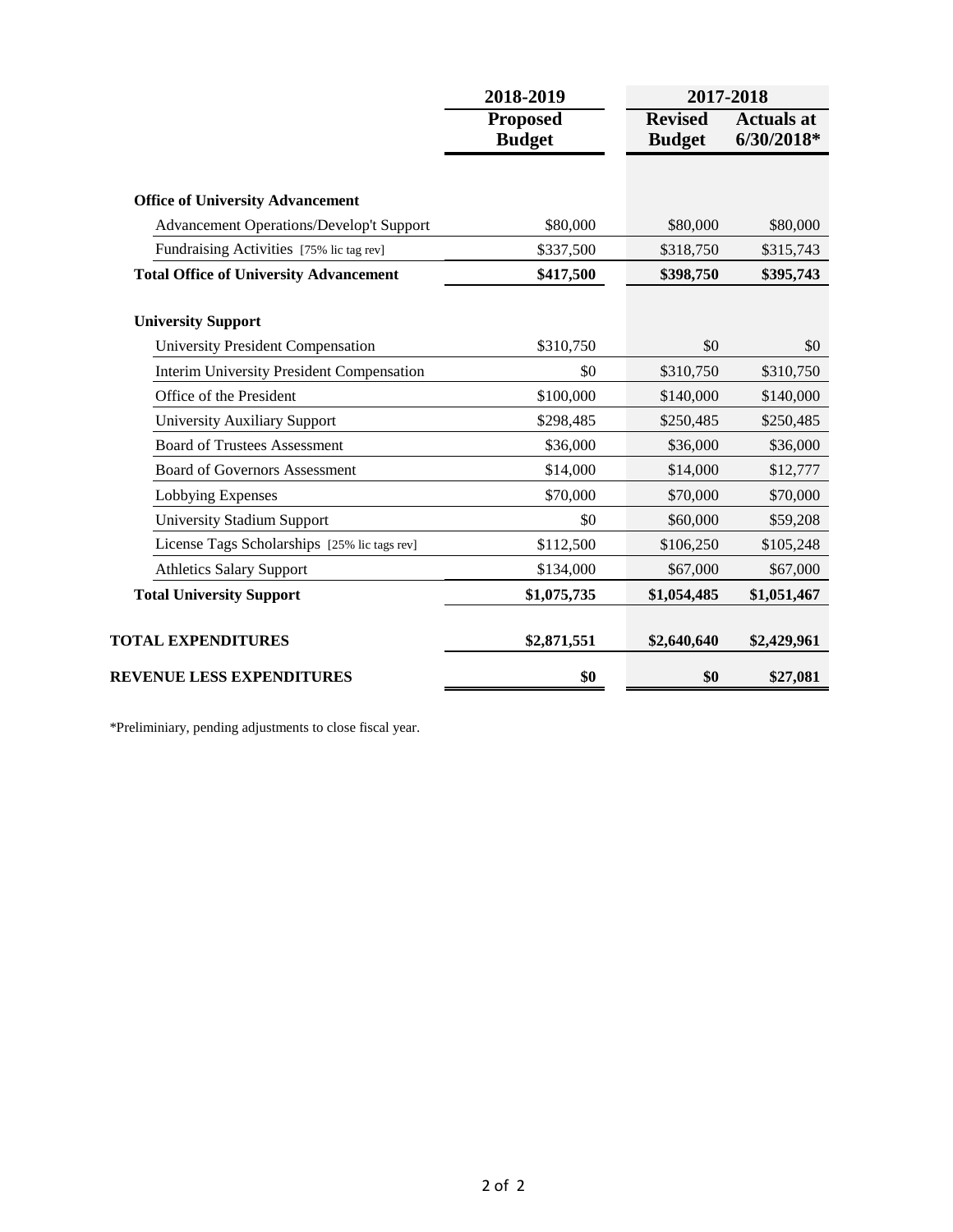# **FAMU FOUNDATION, INC. PROPOSED OPERATING BUDGET FOR FY 2018-2019 \_ Notes**

|                                                                                                                                                                                                                                                         |                               |                                 |                                 | 7/12/2018  |
|---------------------------------------------------------------------------------------------------------------------------------------------------------------------------------------------------------------------------------------------------------|-------------------------------|---------------------------------|---------------------------------|------------|
|                                                                                                                                                                                                                                                         | 2018-2019                     |                                 | 2017-2018                       |            |
|                                                                                                                                                                                                                                                         | <b>Draft</b><br><b>Budget</b> | <b>Revised</b><br><b>Budget</b> | <b>Actuals</b> at<br>6/30/2018* | Difference |
| <b>REVENUE AND SUPPORT</b>                                                                                                                                                                                                                              |                               |                                 |                                 |            |
| <b>Operating Revenue</b>                                                                                                                                                                                                                                | \$2,271,551                   | \$2,132,640                     | \$2,028,827                     | (103, 813) |
| Total of Endowment Fees, Incoming Gifts Fees, Admin. Fees on Miscellaneous Revenue, and Admin Fees on                                                                                                                                                   |                               |                                 |                                 |            |
| Disbursements.                                                                                                                                                                                                                                          |                               |                                 |                                 |            |
| Endowment Administrative Fees [1.5%]                                                                                                                                                                                                                    | \$1,795,551                   | \$1,781,640                     | \$1,780,263                     | (1, 377)   |
| Annual administrative fee of 1.5% on \$119,703,406, the 12 quarter average market value of the total investment portfolio, charged to                                                                                                                   |                               |                                 |                                 |            |
| each endowment. There are several endowments that have lower than 1.5%.                                                                                                                                                                                 |                               |                                 |                                 |            |
| Incoming Gifts Fees [5% or 7%]                                                                                                                                                                                                                          | \$400,000                     | \$300,000                       | \$174,557                       | (125, 443) |
| Incoming gifts below \$5K are charged 7%, gifts of \$5K and above are charged 5%. Projected cash gifts of \$5MM from private donor<br>$@5\% = $250K +$ estimated additional gifts during 2018-2019 of \$3MM at 5% is \$150K, total budget of \$400,000. |                               |                                 |                                 |            |
|                                                                                                                                                                                                                                                         |                               |                                 |                                 |            |
| Admin Fees on Miscellaneous Revenue (7%)<br>Fee of 7% for payments received on non-gifts (dues, subscriptions, registrations, etc.).                                                                                                                    | \$70,000                      | \$45,000                        | \$68,062                        | 23,062     |
| <b>Admin Fees on Disbursements</b>                                                                                                                                                                                                                      | \$6,000                       | \$6,000                         | \$5,945                         | (55)       |
| Check processing Fee of \$2.50 for approximately 2,400 checks to processed.                                                                                                                                                                             |                               |                                 |                                 |            |
| License Tags Revenue                                                                                                                                                                                                                                    | \$450,000                     | \$425,000                       | \$420,990                       | (4,010)    |
| Promotion: "This is how we roll", to increase license plates revenue. Projecting 5% increase as license plates are strongly promoted +                                                                                                                  |                               |                                 |                                 |            |
| potential revenue from other states (GA).                                                                                                                                                                                                               |                               |                                 |                                 |            |
| Rents & Fees 625 East Tennessee Street                                                                                                                                                                                                                  | \$75,000                      | \$65,000                        | \$7,225                         | (57, 775)  |
| Small Business Development Center lease is \$3K/month = \$36K. Vacant spaces on second floor: adjacent side                                                                                                                                             |                               |                                 |                                 |            |
| to SBDC rentable at $$3K/month + remaining space$ rentable at $$1400-1500/month = $39K$ , expect to lease the                                                                                                                                           |                               |                                 |                                 |            |
| remaining spaces within the next couple months.                                                                                                                                                                                                         |                               |                                 |                                 |            |
| <b>Contingency Revenue</b>                                                                                                                                                                                                                              | \$75,000                      | \$18,000                        | \$0                             | (18,000)   |
| Line item needed to balance the budget revenue and expenses; approximate fund/reserve balance of \$500K.                                                                                                                                                |                               |                                 |                                 |            |
|                                                                                                                                                                                                                                                         |                               |                                 |                                 |            |
| <b>TOTAL REVENUE AND SUPPORT</b>                                                                                                                                                                                                                        | \$2,871,551                   | \$2,640,640                     | \$2,457,042                     | 183,598    |
|                                                                                                                                                                                                                                                         |                               |                                 |                                 |            |
| <b>EXPENDITURES</b>                                                                                                                                                                                                                                     |                               |                                 |                                 |            |
| <b>Foundation Operations</b>                                                                                                                                                                                                                            |                               |                                 |                                 |            |
| <b>Staff Salaries and Benefits</b>                                                                                                                                                                                                                      | \$725,000                     | \$570,165                       | \$557,895                       | 12,270     |
| See attached sheet with current salaries and benefits per University Budget Office. Allowance for                                                                                                                                                       |                               |                                 |                                 |            |
| reorganization and salaries adjustments.                                                                                                                                                                                                                |                               |                                 |                                 |            |
| <b>Contractual Services</b>                                                                                                                                                                                                                             | \$25,000                      | \$25,000                        | \$22,586                        | 2,414      |
|                                                                                                                                                                                                                                                         |                               |                                 |                                 |            |
| General Counsel & Legal Services                                                                                                                                                                                                                        | \$50,000                      | \$33,000                        | \$24,000                        | 9,000      |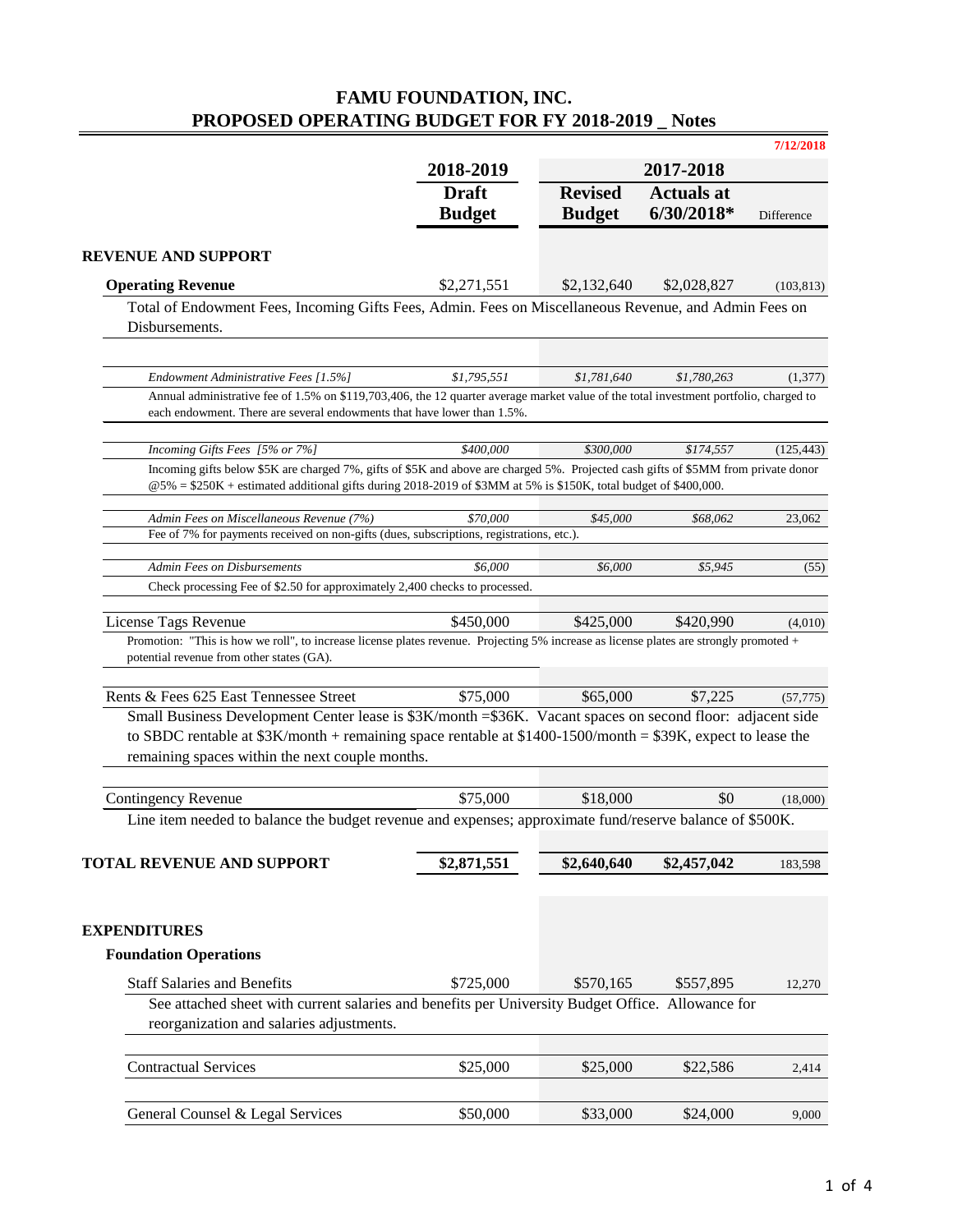|                                                                                                                                                            | 2018-2019                     | 2017-2018                       |                                 |            |
|------------------------------------------------------------------------------------------------------------------------------------------------------------|-------------------------------|---------------------------------|---------------------------------|------------|
|                                                                                                                                                            | <b>Draft</b><br><b>Budget</b> | <b>Revised</b><br><b>Budget</b> | <b>Actuals at</b><br>6/30/2018* | Difference |
| Foundation will continue to use University General Counsel Office regarding legal matters until General<br>Counsel consultant is hired for the Foundation. |                               |                                 |                                 |            |
| Auditing and Accounting Services                                                                                                                           | \$100,000                     | \$55,000                        | \$50,000                        |            |
| External audit of financial statements $$51K +$ Operational audit and other related services up to \$49K.                                                  |                               |                                 |                                 | 5,000      |
|                                                                                                                                                            |                               |                                 |                                 |            |
| <b>Foundation Board Support</b>                                                                                                                            | \$90,000                      | \$91,000                        | \$85,705                        | 5,295      |
| Fall 2018 meeting in Orlando, FL and Spring 2019 meeting in Birmingham, AL.                                                                                |                               |                                 |                                 |            |
| <b>Staff Travel</b>                                                                                                                                        |                               |                                 |                                 |            |
| Travel for fundraisers must be paid from Foundation.                                                                                                       | \$30,000                      | \$30,000                        | \$7,198                         | 22,802     |
|                                                                                                                                                            |                               |                                 |                                 |            |
| Memberships & Subscriptions                                                                                                                                | \$5,000                       | \$5,000                         | \$46                            | 4,954      |
|                                                                                                                                                            |                               |                                 |                                 |            |
| Insurance                                                                                                                                                  | \$22,000                      | \$22,000                        | \$16,594                        | 5,406      |
| <b>Janitorial Services</b>                                                                                                                                 | \$30,000                      | \$22,000                        | \$20,709                        | 1,291      |
| Increase due to janitorial services expanded to the second floor.                                                                                          |                               |                                 |                                 |            |
|                                                                                                                                                            |                               |                                 |                                 |            |
| <b>Office Security Monitoring</b>                                                                                                                          | \$10,000                      | \$10,000                        | \$6,860                         | 3,140      |
| <b>Office Utilities</b>                                                                                                                                    | \$50,000                      | \$60,000                        |                                 |            |
| Based of \$4K/month, includes second floor of building.                                                                                                    |                               |                                 | \$21,951                        | 38,049     |
|                                                                                                                                                            |                               |                                 |                                 |            |
| Pest Control                                                                                                                                               | \$4,000                       | \$4,000                         | \$1,341                         | 2,659      |
|                                                                                                                                                            |                               |                                 |                                 |            |
| Grounds Maintenance                                                                                                                                        | \$12,000                      | \$12,000                        | \$9,275                         | 2,725      |
| Software Maintenance                                                                                                                                       | \$50,000                      | \$98,500                        | \$48,761                        | 49,739     |
| Development and Accounting software maintenance renewal was paid thru University funds (University                                                         |                               |                                 |                                 |            |
| Advancement salary savings); remaining software: Concourse Hosting \$12K + Fundriver \$18K +                                                               |                               |                                 |                                 |            |
| supporting services are included in this budget line.                                                                                                      |                               |                                 |                                 |            |
| Telephone                                                                                                                                                  | \$2,500                       | \$2,500                         | \$0                             | 2,500      |
|                                                                                                                                                            |                               |                                 |                                 |            |
| Office Equipment/Furniture                                                                                                                                 | \$10,645                      | \$12,840                        | \$5,922                         | 6,918      |
| Covers copiers/printers maintenance and additional equipment as needed.                                                                                    |                               |                                 |                                 |            |
| Materials, Printing & Postage                                                                                                                              | \$20,000                      | \$19,500                        | \$12,127                        | 7,373      |
|                                                                                                                                                            |                               |                                 |                                 |            |
| 625 E TN Street Renovations                                                                                                                                | \$100,000                     | \$75,000                        | \$62,363                        | 12,637     |
| Covers: $2 AC \text{ units} = $48K + \text{Electronic Signs } $12,402 + \text{Parking lot repave } $5K - $10K + \text{unanticipated}$                      |                               |                                 |                                 |            |
| repairs/renovation expenses.                                                                                                                               |                               |                                 |                                 |            |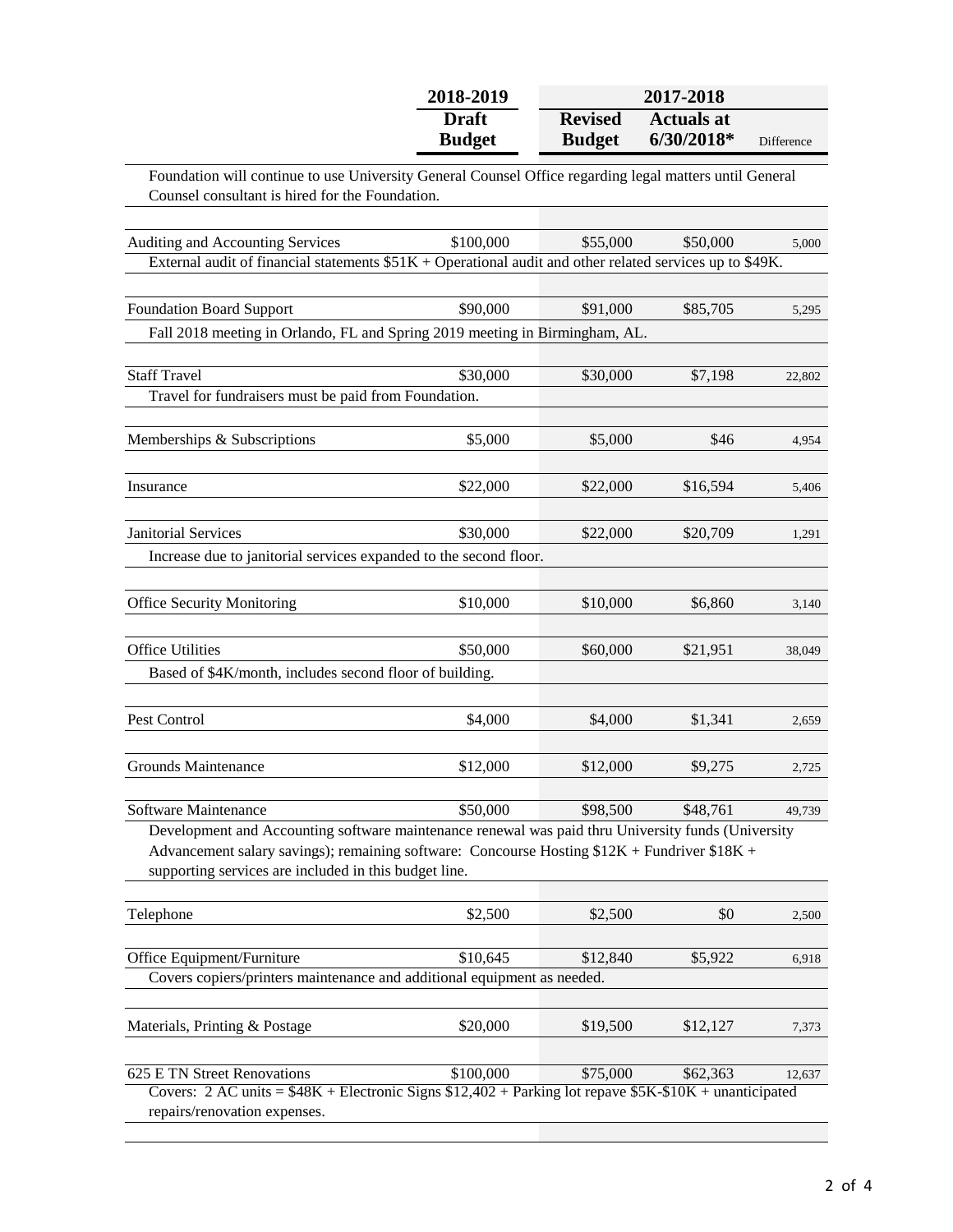|                                                                                                                                                                                                                                  | 2018-2019                     |                                 | 2017-2018                       |                  |
|----------------------------------------------------------------------------------------------------------------------------------------------------------------------------------------------------------------------------------|-------------------------------|---------------------------------|---------------------------------|------------------|
|                                                                                                                                                                                                                                  | <b>Draft</b><br><b>Budget</b> | <b>Revised</b><br><b>Budget</b> | <b>Actuals at</b><br>6/30/2018* | Difference       |
| 625 E TN Street Reserve Fund                                                                                                                                                                                                     | \$0                           | \$0                             | \$0                             | $\boldsymbol{0}$ |
| <b>Bank Fees</b>                                                                                                                                                                                                                 | \$5,000                       | \$5,000                         | \$4,527                         | 473              |
| Donor Outreach Support / Other                                                                                                                                                                                                   | \$25,000                      | \$27,900                        | \$24,891                        | 3,009            |
| Expenses incurred while fundraising, such as, Board meetings events registrations, gifts for Board members<br>and potential donors, etc. Also line used to note other miscellaneous charges not itemized on operating<br>budget. |                               |                                 |                                 |                  |
| <b>Operating Contingency</b>                                                                                                                                                                                                     | \$12,171                      | \$7,000                         | \$0                             | 7,000            |
| <b>Total Foundation Operations</b>                                                                                                                                                                                               | \$1,378,316                   | \$1,187,405                     | \$982,752                       | 204,653          |
| <b>Office of University Advancement</b><br><b>Advancement Operations/Develop't Support</b><br>Allocation for the Executive Director to assist with fundraising and related expenses.                                             | \$80,000                      | \$80,000                        | \$80,000                        | $\mathbf{0}$     |
| Fundraising Activities [75% lic tag rev]<br>75% of the amount estimated for license tags revenue; amount will be used for fundraising activities<br>including fundraising staff.                                                 | \$337,500                     | \$318,750                       | \$315,743                       | 3,008            |
| <b>Total Office of University Advancement</b>                                                                                                                                                                                    | \$417,500                     | \$398,750                       | \$395,743                       | 3,008            |
| <b>University Support</b><br><b>University President Compensation</b><br>Amount based on fiscal year 2017-2018 invoice.                                                                                                          | \$310,750                     | \$0                             | \$0                             | $\boldsymbol{0}$ |
| Interim University President Compensation<br>Permanent University President has been hired.                                                                                                                                      | \$0                           | \$310,750                       | \$310,750                       | 0                |
| Office of the President<br>To provide allocation to the President's Office to support events such as convocation, commencement,<br>departmental travelers without funds, expenses not allowable with state funds, etc.           | \$100,000                     | \$140,000                       | \$140,000                       | $\boldsymbol{0}$ |
| <b>University Auxiliary Support</b><br>Amount based on repayment schedule.                                                                                                                                                       | \$298,485                     | \$250,485                       | \$250,485                       | $\overline{0}$   |
| <b>Board of Trustees Assessment</b>                                                                                                                                                                                              | \$36,000                      | \$36,000                        | \$36,000                        | $\mathbf{0}$     |
| <b>Board of Governors Assessment</b>                                                                                                                                                                                             | \$14,000                      | \$14,000                        | \$12,777                        | 1,223            |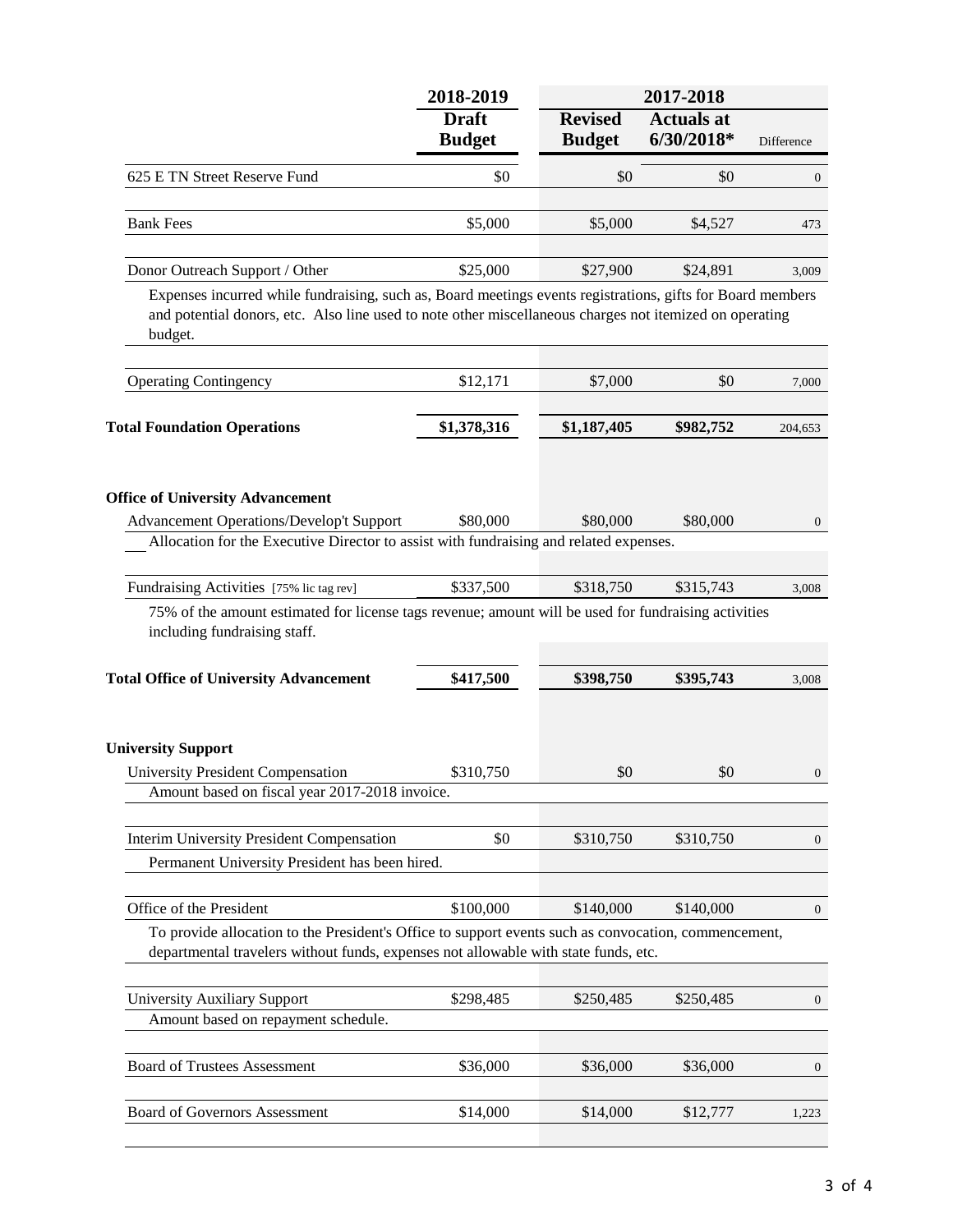|                                                                                                                                             | 2018-2019<br>2017-2018        |                                 |                                   |                      |
|---------------------------------------------------------------------------------------------------------------------------------------------|-------------------------------|---------------------------------|-----------------------------------|----------------------|
|                                                                                                                                             | <b>Draft</b><br><b>Budget</b> | <b>Revised</b><br><b>Budget</b> | <b>Actuals at</b><br>$6/30/2018*$ | Difference           |
| Lobbying Expenses                                                                                                                           | \$70,000                      | \$70,000                        | \$70,000                          | $\mathbf{0}$         |
| <b>University Stadium Support</b>                                                                                                           | \$0                           | \$60,000                        | \$59,208                          | 792                  |
| Paid in full during fiscal year 2017-2018.                                                                                                  |                               |                                 |                                   |                      |
| License Tags Scholarships [25% lic tags rev]<br>25% of the amount estimated for license tags revenue; amount will be used for scholarships. | \$112,500                     | \$106,250                       | \$105,248                         | 1,003                |
|                                                                                                                                             |                               |                                 |                                   |                      |
| <b>Athletics Salary Support</b>                                                                                                             | \$134,000                     | \$67,000                        | \$67,000                          | $\overline{0}$       |
| Foundation support of Athletics Salaries for fiscal year 2018-2019.                                                                         |                               |                                 |                                   |                      |
| <b>Total University Support</b>                                                                                                             | \$1,075,735                   | \$1,054,485                     | \$1,051,467                       | 3,018                |
| <b>TOTAL EXPENDITURES</b>                                                                                                                   | \$2,871,551                   | \$2,640,640                     | \$2,429,961                       | 210,679              |
| <b>REVENUE LESS EXPENDITURES</b>                                                                                                            | \$0                           | \$0                             | \$27,081                          | $\Omega$<br>(27,081) |

\*Preliminiary, pending adjustments to close fiscal year.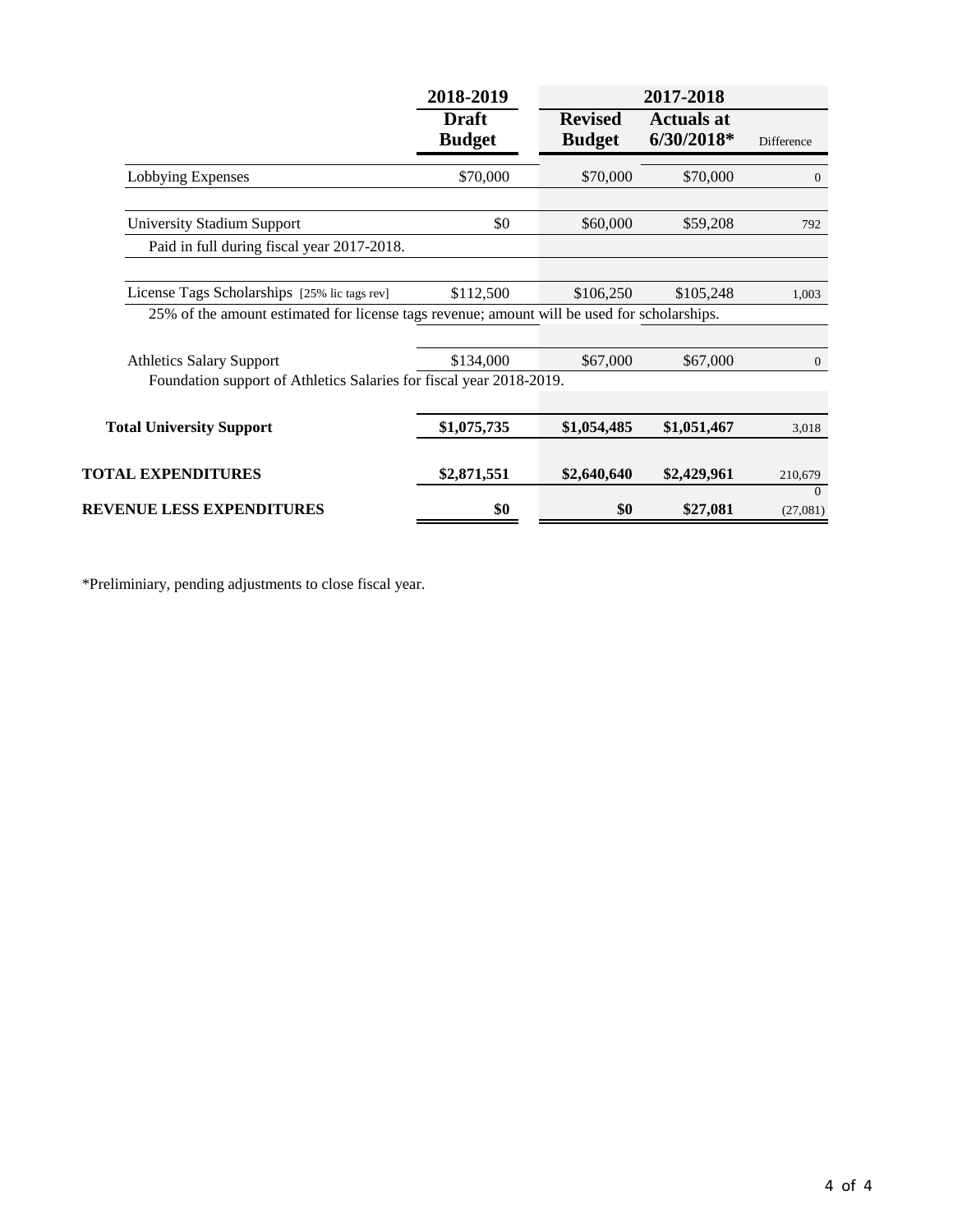### **FAMU Foundation Proposed Foundation Staff Salaries and Benefits Fiscal Year 2018-2019**

| <b>Staff</b>                               |        | <b>PROPOSED</b><br>2018-2019 |
|--------------------------------------------|--------|------------------------------|
| Sr. Director, Finance & Accounting         | Filled | \$161,561                    |
| <b>Accounting Operations Manager</b>       | Filled | \$112,834                    |
| Coordinator, Gift Processing               | Filled | \$62,985                     |
| Fiscal Assistant - Cash Receipts           | Filled | \$63,253                     |
| Fiscal Assistant - Account Payables        | Filled | \$54,732                     |
| <b>Office Manager</b>                      | Filled | \$53,625                     |
| Temporary Worker (OPS) - Gift Processing   | Filled | \$25,000                     |
| Administrative Asst. to Executive Director | Filled | \$15,445                     |
| Reorganization and Adjustments             |        | \$175,565                    |
| Total                                      |        | \$725,000                    |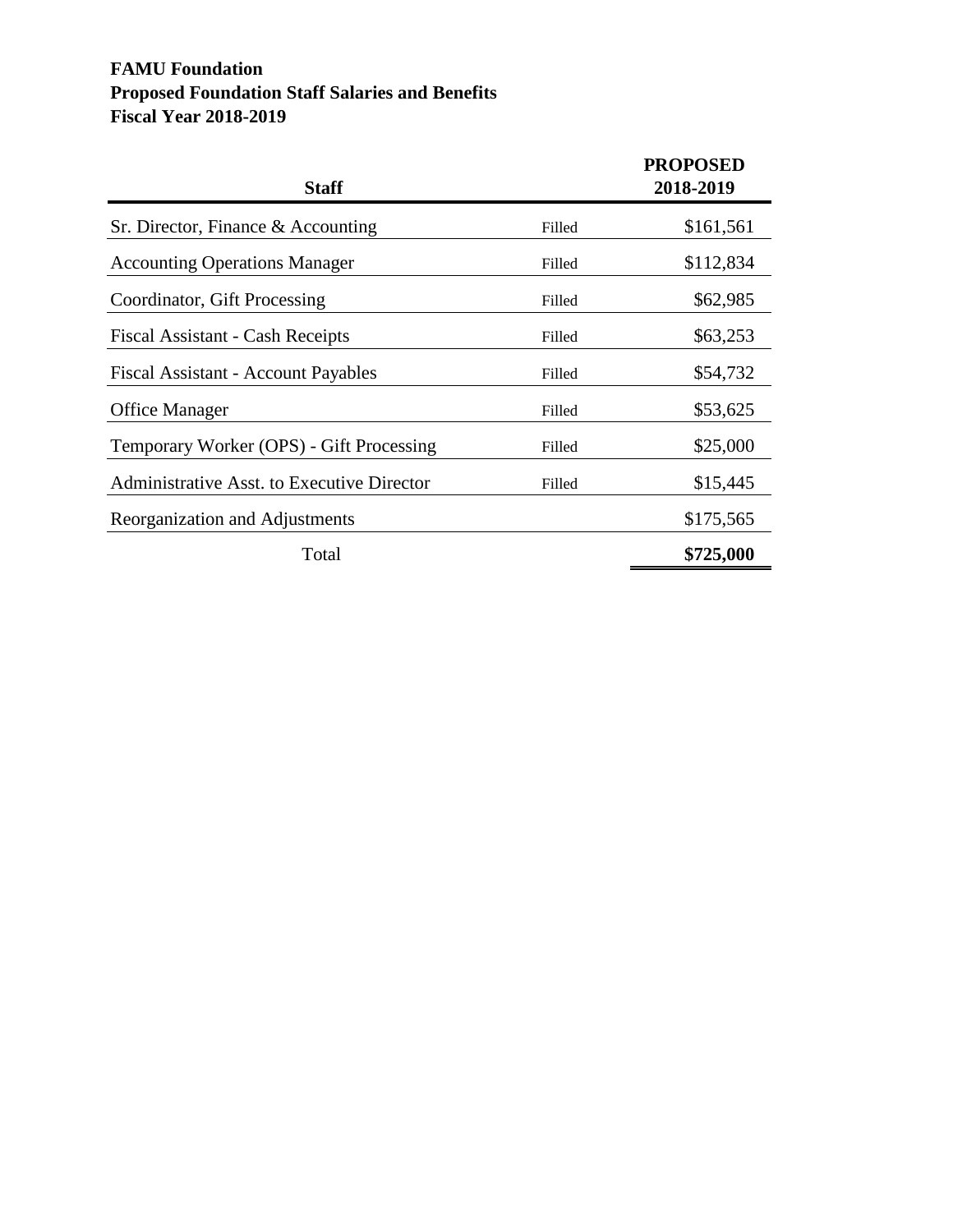

## **ACTION ITEM Direct Support Organizations Committee Thursday, August 9, 2018 Agenda Item: III. 2.**

| <b>Item Origination and Authorization</b> |                                  |                                         |
|-------------------------------------------|----------------------------------|-----------------------------------------|
|                                           | Policy _______ Award of Bid_____ | Budget Amendment<br><u>Change Order</u> |
| Resolution                                | Contract                         | Other<br>Grant                          |
|                                           |                                  |                                         |
|                                           |                                  |                                         |
| <b>Action of Board</b>                    |                                  |                                         |

| Approved | Approved w/ Conditions | <b>Disapproved</b> | Continued |  |
|----------|------------------------|--------------------|-----------|--|
|          |                        |                    |           |  |

| Subject:           | <b>Acceptance of DSO Budget: FAMU National Alumni Association (NAA)</b>                                                                                                                                                                                                                                        |
|--------------------|----------------------------------------------------------------------------------------------------------------------------------------------------------------------------------------------------------------------------------------------------------------------------------------------------------------|
| <b>Rationale:</b>  | The DSO Budgets are submitted for acceptance in accordance with FAMU Board of<br>Trustees Policy Number 2018-01.                                                                                                                                                                                               |
|                    | The DSO shall submit an annual operating budget, which has been approved by the<br>DSO's governing board and by the President and submitted to the Board for approval.<br>The budget shall be submitted no later than sixty (60) days after the first day of the fiscal<br>year for which the budget pertains. |
| <b>Attachment:</b> | FAMU NAA Budget (see Attachment)                                                                                                                                                                                                                                                                               |

**Recommendation:** Acceptance of the FAMU NAA Budget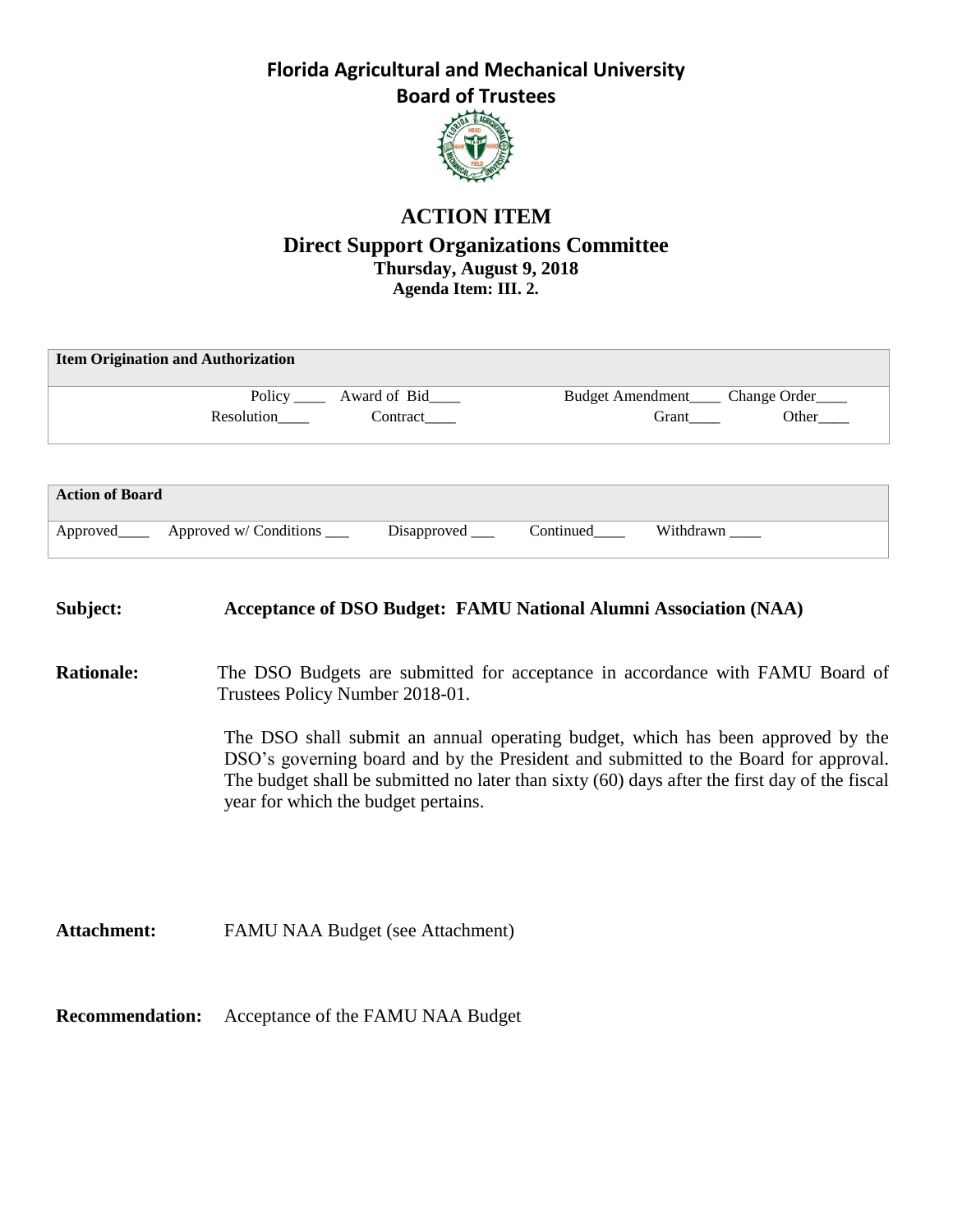#### FAMU National Alumni Association 2018-2019 Budget

|        |                                                                       |             |               | <b>Unaudited</b> |            |               |
|--------|-----------------------------------------------------------------------|-------------|---------------|------------------|------------|---------------|
|        |                                                                       |             | 2017-2018     | 2017-2018        | 2017-2018  | 2018-2019     |
|        |                                                                       | <b>FUND</b> | <b>BUDGET</b> | <b>Actual</b>    | Variance   | <b>BUDGET</b> |
|        |                                                                       |             | 1/31/2017     | 1/31/2018        | 1/31/2018  | 1/31/2018     |
|        |                                                                       |             |               |                  |            |               |
|        | <b>REVENUE CATEGORIES</b>                                             |             |               |                  |            |               |
|        | 1000-Operating Income                                                 |             |               |                  |            |               |
| 1010   | Regular & Associates Memberships                                      | 211         | 100,000       | 26,095           | (73, 905)  | 100,000       |
| 1020   | Life Endowment Earnings                                               | 198         | 79,653        | 79,653           | $\Omega$   | 79,653        |
| 1145   | Fundraising & Miscellaneous Activities                                | 211         | 12,000        | 14,761           | 2,761      | 24,700        |
| 1145.2 | FAMU Day at the Capitol Registrations (300@\$10)                      | 211         | 3,000         |                  | (3,000)    | 3,000         |
| 1145.3 | Insurance Quote Revenue                                               | 211         | 8,250         | 10,160           | 1,910      | 10,000        |
| 1145.4 | 5th Quarter Classic                                                   | 211         |               |                  |            |               |
| 1145.5 | Miscellaneous Activities                                              | 211         |               |                  |            |               |
|        | <b>Total Operating Income</b>                                         |             | 202,903       | 130,669          | (72, 234)  | 217,353       |
|        |                                                                       |             |               |                  |            |               |
|        | 1100-Restricted Income - Other Revenue                                |             |               |                  |            |               |
| 1120   | New Life Members                                                      | 197         | 56,250        | 48,938           | (7, 312)   | 56,250        |
| 1120.1 | Life Endowment Investment Earnings                                    | 198         |               |                  |            |               |
| 1140   | Contributions (Chapters, Alumni, and Individual)                      | 211         | 1,000         | 6,738            | 5,738      | 5,000         |
| 1141   | Contributions - Chapters Liability Insurance                          | 211         | 22,692        |                  | (22, 692)  |               |
| 1150   | Contributions (NAA Million Dollar Campaign Endowment)                 | 1404        |               |                  |            |               |
| 1160   | Endowed Scholarship Fund Earnings (Million Dollars Campaign Earnings) | 1405        | 9,107         | 8,931            | (176)      | 9,107         |
| 1161   | NAA Retention Scholarship                                             | 1894        | 300,000       | 27,767           | (272, 233) | 250,000       |
|        | Marching 100 to the Rose Bowl & Beyond (NAA)                          | 210         |               | 7,199            | 7,199      | 15,000        |
|        | FAMU First (NAA)                                                      | 2033        | ÷.            | 5,176            | 5,176      | 50,000        |
|        | NAA Contributions to University - Clearing                            |             |               |                  |            | 10,000        |
| 1200   | <b>History Book</b>                                                   | 211         | 22,400        |                  | (22, 400)  | 22,400        |
| 1360   | Contributions (Corporate)                                             | 211         | 20,000        |                  | (20,000)   | 20,000        |
|        | <b>Total Restricted Income - Other Revenue</b>                        |             | 431,449       | 104,749          | (326,700)  | 437,757       |
|        |                                                                       |             |               |                  |            |               |
|        | 1200-Restricted Income - Scholarships                                 |             |               |                  |            |               |
| 1210   | <b>Restricted Scholarships</b>                                        | 204         | 20,000        | 66,638           | 46,638     | 50,000        |
| 1220   | Unrestricted Scholarships                                             | 206         | 3,000         | 810              | (2, 190)   | 3,000         |
|        | <b>Total Restricted Income - Scholarships</b>                         |             | 23,000        | 67,448           | 44,448     | 53,000        |
|        |                                                                       |             |               |                  |            |               |
|        | Restricted Income - Distinguished Alumni Awards Gala                  | 202         | 20,000        | 250              | (19,750)   | 20,000        |
|        |                                                                       |             |               |                  |            |               |
|        | 1300-Restricted Income - Annual General Meeting/May                   | 213         | 99,800        | 43,038           | (56, 762)  | 99,800        |
|        |                                                                       |             |               |                  |            |               |
|        | <b>Total Projected Revenue/Other Source</b>                           |             | 777,152       | 346,154          | (430, 998) | 827,910       |
|        |                                                                       |             |               |                  |            |               |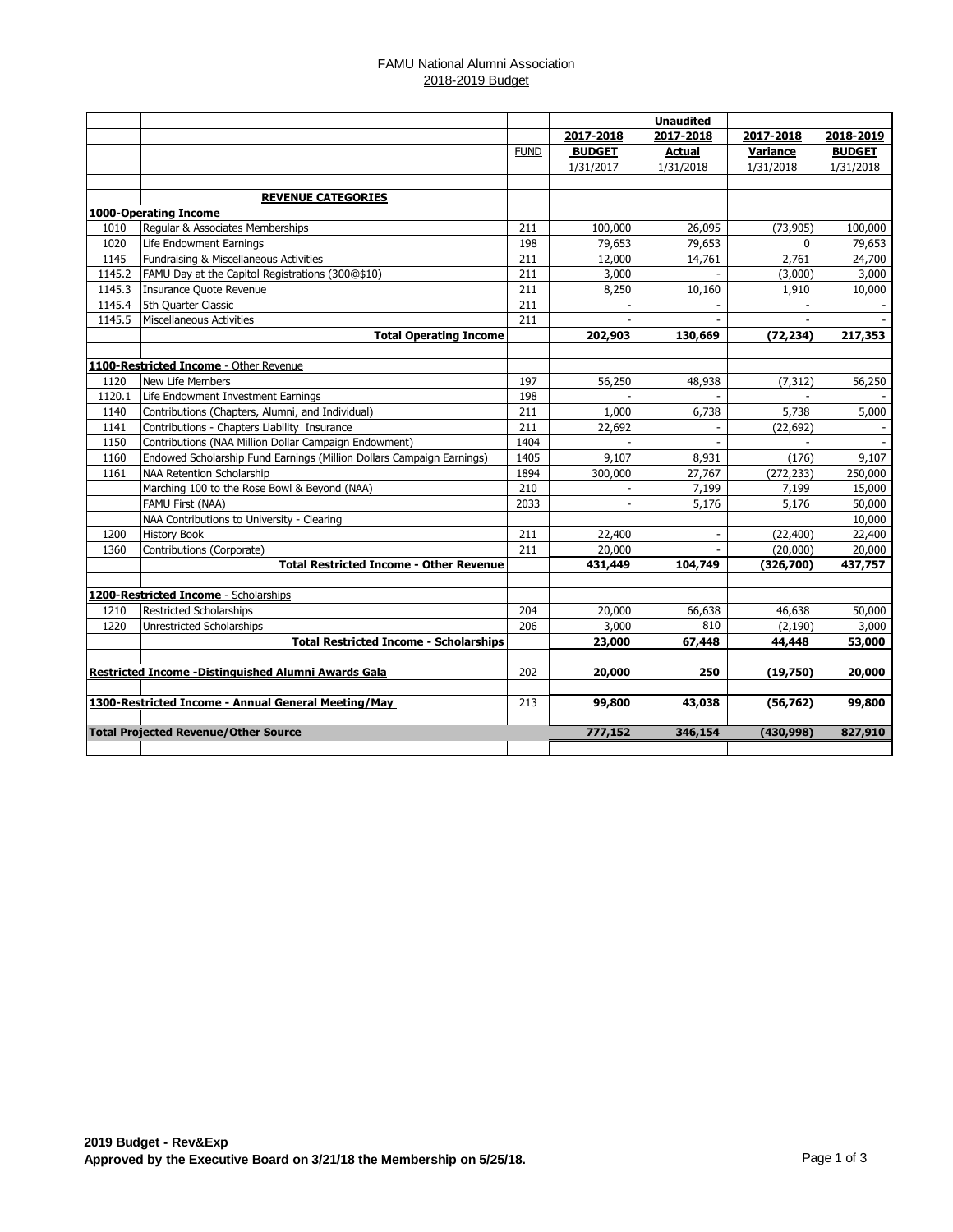#### FAMU National Alumni Association 2018-2019 Budget

|              |                                                                  |             |                 | <b>Unaudited</b> |                 |                  |
|--------------|------------------------------------------------------------------|-------------|-----------------|------------------|-----------------|------------------|
|              |                                                                  |             | 2017-2018       | 2017-2018        | 2017-2018       | 2018-2019        |
|              |                                                                  | <b>FUND</b> | <b>BUDGET</b>   | <b>Actual</b>    | Variance        | <b>BUDGET</b>    |
|              |                                                                  |             | 1/31/2017       | 1/31/2018        | 1/31/2018       | 1/31/2018        |
|              |                                                                  |             |                 |                  |                 |                  |
|              |                                                                  |             |                 |                  |                 |                  |
|              | <b>EXPENDITURES CATEGORIES</b>                                   |             |                 |                  |                 |                  |
|              |                                                                  |             |                 |                  |                 |                  |
|              | Line Item 2000- Operating Expense - Alumni Operations            |             |                 |                  |                 |                  |
| 2004         | <b>NAA Printing</b>                                              | 211         | 600             | 119              | 481             | 600              |
| 2009         | Media and Technology Committee                                   | 211         | 10,000          |                  | 10,000<br>3,000 | 10,000           |
| 2010         | Annual NAA Audit/990 Report<br>Membership Packets (Pins, etc.)   | 211<br>211  | 12,500          | 9,500<br>4,263   | 15,737          | 12,500<br>20,000 |
| 2013<br>2021 | Travel - Executive Board Annual Meeting                          | 211         | 20,000<br>7,100 |                  | 7,100           | 9,800            |
| 2022         | Travel - Alumni Affairs/University Office / NAA Annual Meeting   | 211         | 2,000           |                  | 2,000           | 2,000            |
| 2023         | Travel - President Special Meeting & Events                      | 211         | 10,000          | 10,651           | (651)           | 10,000           |
| 2024         | NAA Teleconferences/Phone                                        | 211         | 1,800           |                  | 1,800           | 1,800            |
| 2025         | <b>NAA Homecoming</b>                                            | 211         | 6,000           | 4,135            | 1,865           | 6,000            |
|              | 2025.1 Regional and Chapter Support - Alumni Village             | 211         |                 |                  |                 |                  |
|              | 2025.2 Regional and Chapter Support - MEAC Basketball Tournament | 211         |                 |                  |                 |                  |
| 2025.3       | Hospitality - Alumni, Supporters and Friends - Florida Classic   | 211         | 10,000          | 13,945           | (3,945)         | 10,000           |
| 2025.4       | Hospitality - Alumni, Supporters and Friends                     | 211         | 523             |                  | 523             | 523              |
| 2026         | Governmental Affairs Committee - BOG & BOT Meeting Travel        | 211         | 6,050           |                  | 6,050           | 6,050            |
| 2028         | Check Charges / Bank Fee / Merchant Fee                          | 211         | 3,000           | 375              | 2,625           | 3,000            |
| 2030         | New Student Preview (Fall & Spring)                              | 211         | 200             |                  | 200             | 200              |
| 2031         | <b>State Licenses</b>                                            | 211         | 75              |                  | 75              | 75               |
| 2032         | NAA President's Expense Account                                  | 211         | 1,000           | 1,071            | (71)            | 1,000            |
| 2039         | NAA Membership Committee Expenses                                | 211         | 3,000           |                  | 3,000           | 3,000            |
| 2039.1       | Scholarship Committee                                            | 211         | 1,500           | 2,215            | (715)           | 2,600            |
| 2040         | NAA Publicity Expenses/Gala, Reception, Meetings, etc.           | 211         | 8,000           | 9,377            | (1, 377)        | 8,000            |
| 2040.1       | Governmental Affairs Committee - FAMU Day @ Capitol              | 211         | 6,000           | 250              | 5,750           | 6,000            |
| 2042         | <b>Fundraising Committee</b>                                     | 211         | 7,600           | 6,704            | 896             | 10,000           |
| 2044         | NAA Contingencies (Contract Services, etc.)                      | 211         | 500             |                  | 500             | 500              |
| 2049         | NAA Postage                                                      | 211         | 500             | $\blacksquare$   | 500             | 500              |
| 2050         | NAA Liability Insurance -Liability & Financial Officer's Bonding | 211         | 23,031          | $\blacksquare$   | 23,031          | 3,000            |
| 5000         | Election - 2018 Election                                         | 211         |                 | $\blacksquare$   |                 | 10,000           |
| 3050         | Student NAA Chapter                                              | 211         | 3,816           | $\blacksquare$   | 3,816           | 3,816            |
| 3050.1       | Student Recruitment                                              | 211         | 10,000          | $\blacksquare$   | 10,000          | 10,000           |
| 7000         | <b>History Book</b>                                              | 211         | 22,400          | 480              | 21,920          | 22,400           |
| 6000         | NAA Fiscal Operations Staff                                      | 211         | 83,790          | 9,000            | 74,790          | 57,289           |
|              | <b>Total Operating Expenses</b>                                  |             | 260,985         | 72,086           | 188,899         | 230,653          |
|              |                                                                  |             |                 |                  |                 |                  |
|              | <b>Contributions to University</b>                               |             |                 |                  |                 |                  |
| 3010         | <b>NAA Scholarships</b>                                          | 211         |                 | 42,000           | (42,000)        | 50,000           |
| 3010         | <b>NAA Chapter Scholarships</b>                                  | 204         | 20,000          | 87,850           | (67, 850)       | 50,000           |
| 3010         | NAA Scholarships                                                 | 202         | 8,000           | 4,500            | 3,500           |                  |
| 3020         | <b>NAA Scholarships</b>                                          | 206         | 12,000          | 8,000            | 4,000           |                  |
| 3050         | NAA Scholarship - Retention                                      | 1894        | 300,000         | 65,671           | 234,329         | 250,000          |
| 3030         | Contributions to the University                                  | 206         | 3,000           | 410              | 2,590           |                  |
| 3030         | Contributions to the University                                  | 211         | 7,910           | 6,750            | 1,160           | 7,000            |
| 3030         | Contributions to University                                      | 204         |                 | 9,950            | (9,950)         |                  |
|              | Marching 100 to the Rose Bowl & Beyond (NAA)                     | 210         |                 |                  |                 | 15,000           |
|              | FAMU First (NAA)                                                 | 2033        |                 |                  |                 | 50,000           |
|              | NAA Contributions to University - Clearing                       | 2041        |                 |                  |                 | 10,000           |
|              | <b>Total Contributions to University</b>                         |             | 350,910         | 225,131          | 125,779         | 432,000          |
|              |                                                                  |             |                 |                  |                 |                  |
|              | Annual General Meeting/May - Restricted                          | 213         | 87,900          | 3,545            | 84,355          | 87,900           |
|              |                                                                  |             |                 |                  |                 |                  |
|              | Distinguished Alumni Awards Gala (DAAG) - Restricted             | 202         | 12,000          |                  | 12,000          | 12,000           |
|              |                                                                  |             |                 |                  |                 |                  |
|              | <b>Accounts</b><br>National Alumni Life Membership               | 197         | 56,250          |                  | 56,250          | 56,250           |
|              | Million Dollars Campaign Earnings                                | 1405        | 9,107           |                  | 9,107           | 9,107            |
|              | <b>Accounts</b>                                                  |             | 65,357          | $\blacksquare$   | 65,357          | 65,357           |
|              |                                                                  |             |                 |                  |                 |                  |
|              | <b>Total Projected Expenditures/Contributions</b>                |             | 777,152         | 300,762          | 476,390         | 827,910          |
|              |                                                                  |             |                 |                  |                 |                  |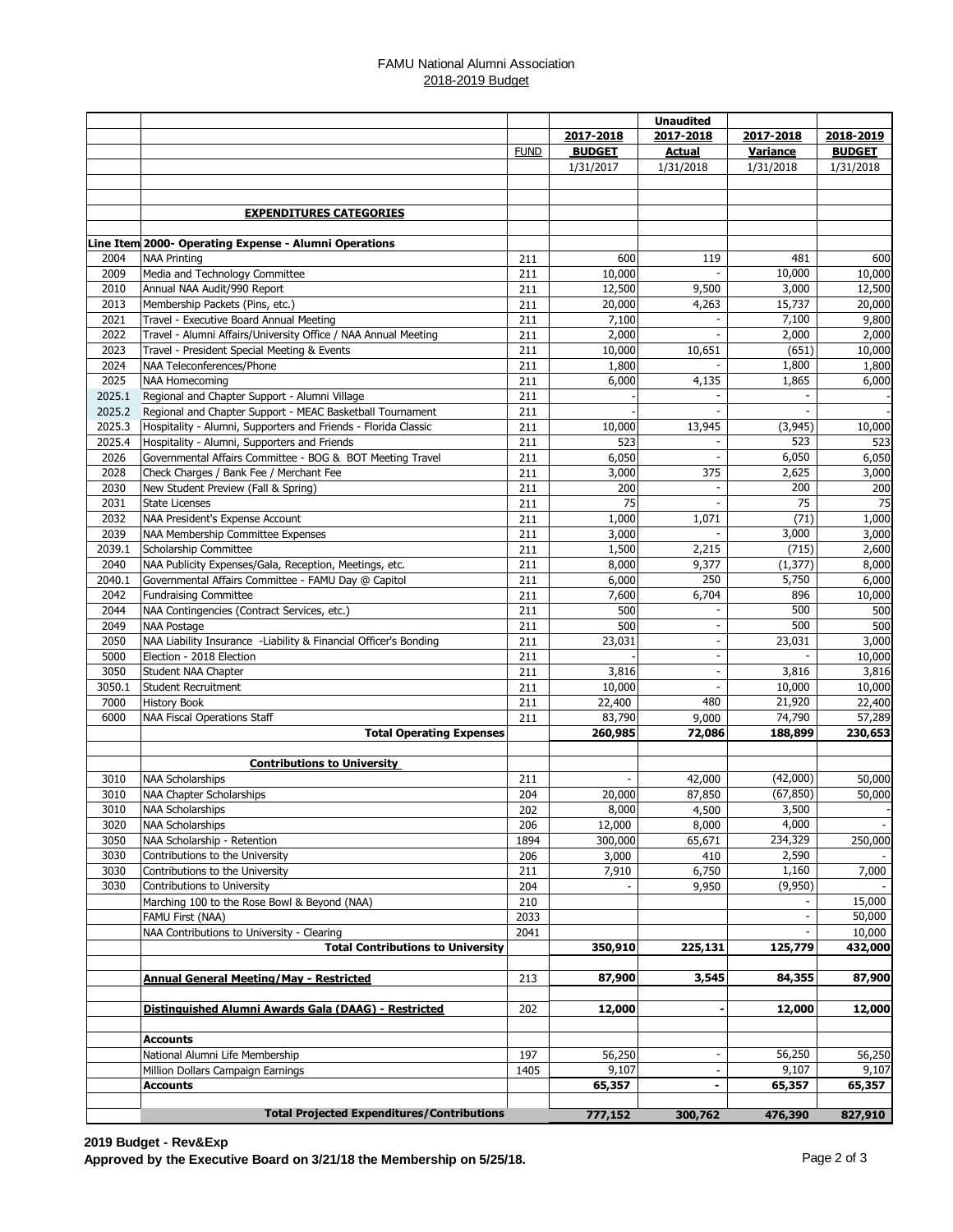#### FAMU National Alumni Association 2018-2019 Budget

|                                                      |             |               | <b>Unaudited</b> |                 |               |
|------------------------------------------------------|-------------|---------------|------------------|-----------------|---------------|
|                                                      |             | 2017-2018     | 2017-2018        | 2017-2018       | 2018-2019     |
|                                                      | <b>FUND</b> | <b>BUDGET</b> | <b>Actual</b>    | <b>Variance</b> | <b>BUDGET</b> |
|                                                      |             | 1/31/2017     | 1/31/2018        | 1/31/2018       | 1/31/2018     |
|                                                      |             |               |                  |                 |               |
|                                                      |             |               |                  |                 |               |
|                                                      |             |               |                  |                 |               |
| <b>Total Projected Revenue/Other Source</b>          |             | 777,152       | 346,154          | (430,998)       | 827,910       |
| <b>Total Projected Expenditures/Contributions</b>    |             | 777,152       | 300,762          | 476,390         | 827,910       |
| Revenue/Other Source Less Expenditures/Contributions |             | (0)           | 45,392           | 45,392          |               |
|                                                      |             |               |                  |                 |               |
|                                                      |             |               |                  |                 |               |
|                                                      |             |               |                  |                 |               |
| <b>Gregory L. Clark</b>                              |             |               |                  |                 |               |
| President, National Alumni Association               |             |               |                  |                 |               |
|                                                      |             |               |                  |                 |               |
|                                                      |             |               |                  |                 |               |
| <b>Lenard Franklin, Treasurer</b>                    |             |               |                  |                 |               |
|                                                      |             |               |                  |                 |               |
|                                                      |             |               |                  |                 |               |
| Juanita Moore, Financial Secretary                   |             |               |                  |                 |               |
|                                                      |             |               |                  |                 |               |
|                                                      |             |               |                  |                 |               |
| Juanita Moore, Acting Chairman, Budget Committee     |             |               |                  |                 |               |
|                                                      |             |               |                  |                 |               |
|                                                      |             |               |                  |                 |               |

 $\mathcal{G}$  /  $\mathbb{C}$   $^{\frac{7}{30/2018}$  7:19:59 PM PDT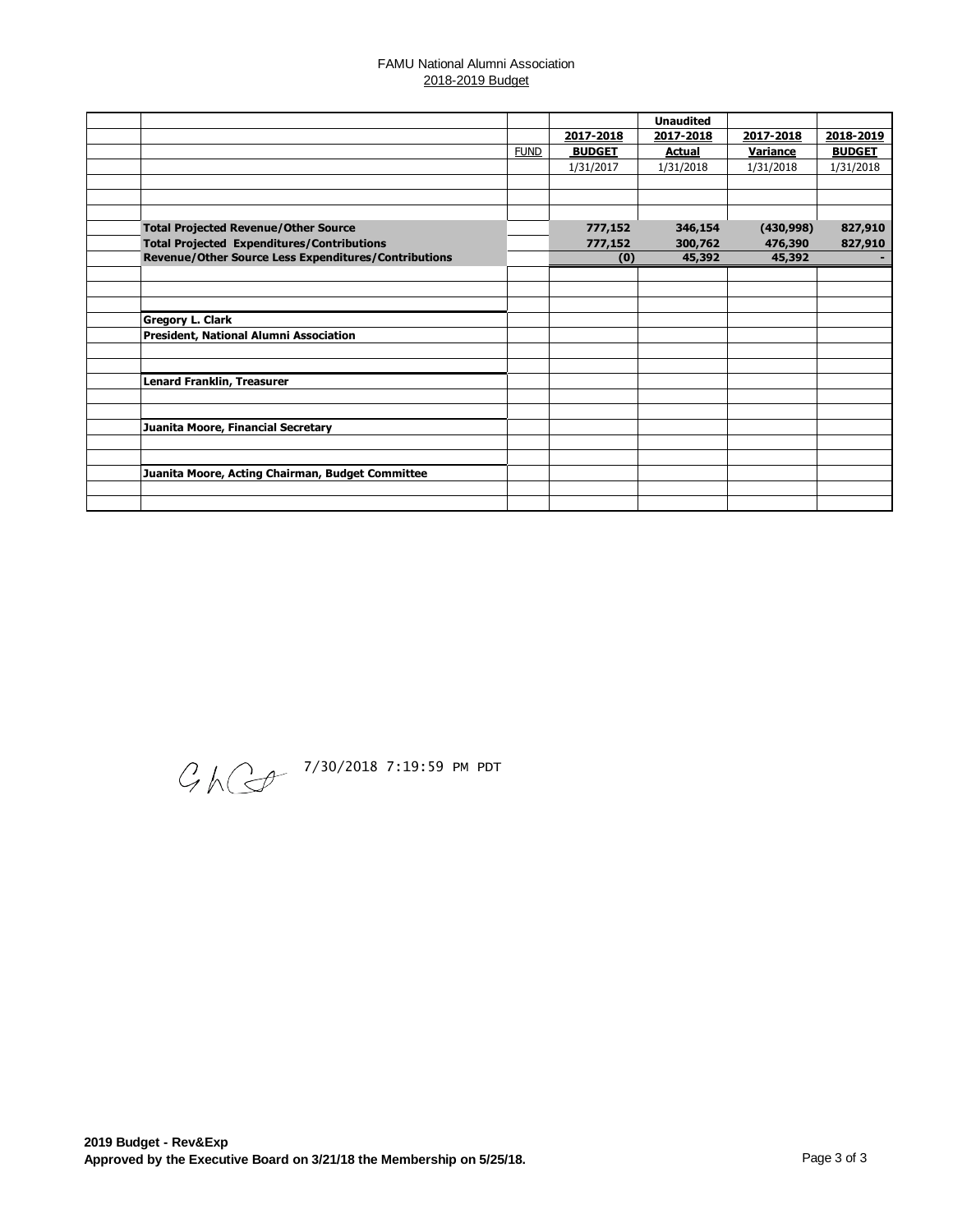

# **ACTION ITEM**

### **Direct Support Organizations Committee Thursday, August 9, 2018 Agenda Item: III. 3.**

| <b>Item Origination and Authorization</b> |                                  |                               |  |  |  |  |  |  |
|-------------------------------------------|----------------------------------|-------------------------------|--|--|--|--|--|--|
|                                           | Policy _______ Award of Bid_____ | Budget Amendment Change Order |  |  |  |  |  |  |
| Resolution                                | Contract                         | Other<br>Grant                |  |  |  |  |  |  |
|                                           |                                  |                               |  |  |  |  |  |  |

| <b>Action of Board</b> |                                             |                    |           |           |
|------------------------|---------------------------------------------|--------------------|-----------|-----------|
|                        | Approved_______ Approved w/ Conditions ____ | Disapproved $\_\_$ | Continued | Withdrawn |

### **Subject: Acceptance of DSO Budget: FAMU Rattler Boosters**

**Rationale:** The DSO Budgets are submitted for acceptance in accordance with FAMU Board of Trustees Policy Number 2018-01.

> The DSO shall submit an annual operating budget, which has been approved by the DSO's governing board and by the President and submitted to the Board for approval. The budget shall be submitted no later than sixty (60) days after the first day of the fiscal year for which the budget pertains.

**Attachment:** FAMU Rattler Boosters Budget (see Attachment)

**Recommendation:** Acceptance of the FAMU Rattler Boosters Budget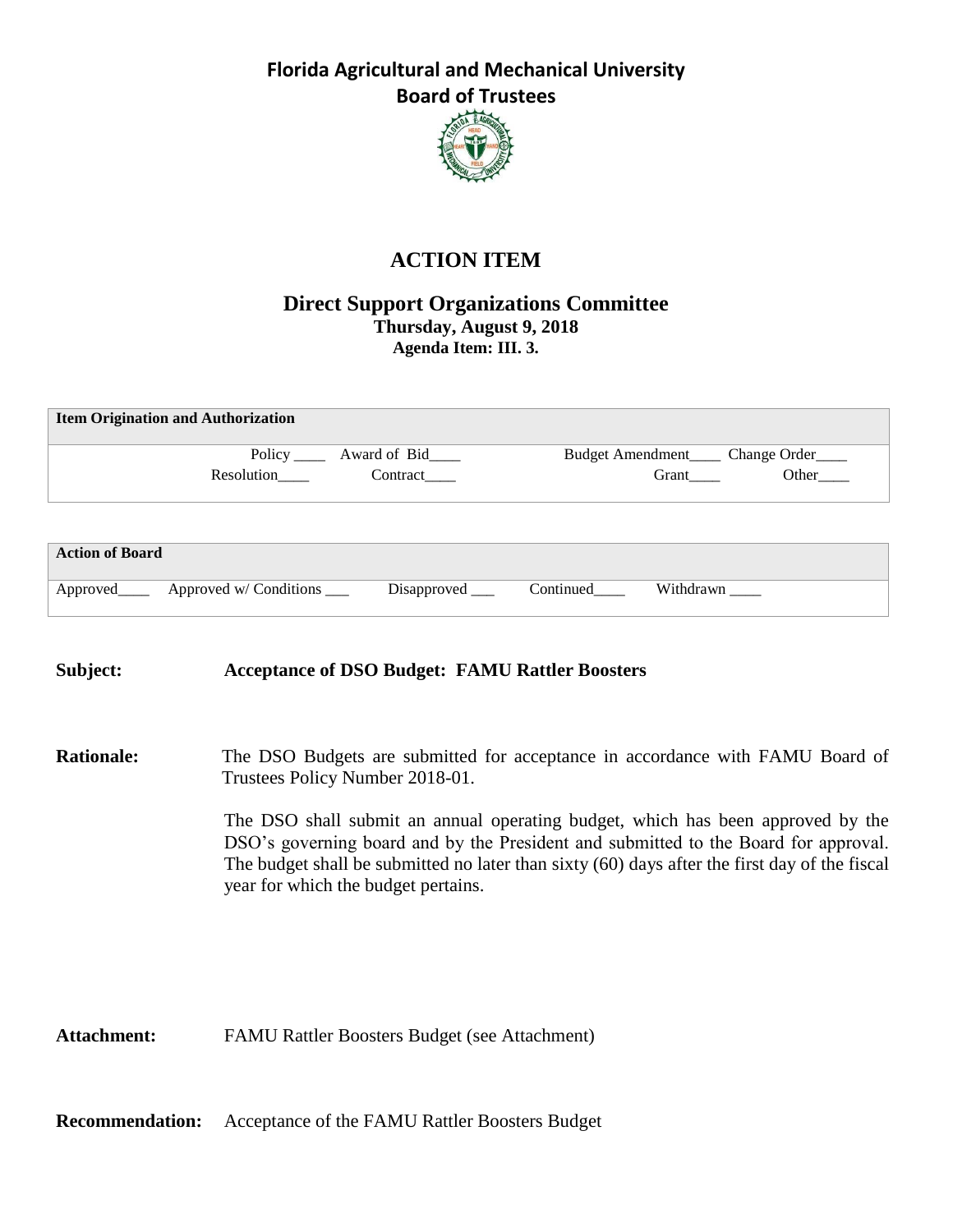|              | <b>FLORIDA A&amp;M UNIVERSITY</b>                |    |                  |         |               |    |                          |  |  |
|--------------|--------------------------------------------------|----|------------------|---------|---------------|----|--------------------------|--|--|
|              | <b>RATTLER BOOSTERS INC.</b>                     |    |                  |         |               |    |                          |  |  |
|              | <b>PROPOSED BUDGET for FISCAL YEAR 2018-2019</b> |    |                  |         |               |    |                          |  |  |
|              |                                                  |    |                  |         |               |    |                          |  |  |
|              | FY 2017-2018<br>FY 2017-2018                     |    |                  |         |               |    | FY 2018-2019             |  |  |
|              | <b>Category Description</b>                      |    | <b>Actual</b>    |         | <b>Budget</b> |    | <b>Budget (Revised)</b>  |  |  |
|              | <b>Revenue:</b>                                  |    |                  |         |               |    |                          |  |  |
| $\mathbf{1}$ | <b>Member Dues</b>                               | \$ | 25,519.26        | \$      | 50,000.00     | \$ | 50,000.00                |  |  |
| 2            | Life Member                                      | \$ | 26,287.50        | \$      | 22,500.00     | \$ | 26,287.00                |  |  |
| 3            | <b>Subscribing Members</b>                       | \$ |                  | \$      | 7,500.00      | \$ | 7,500.00                 |  |  |
| 4            | Kickoff Luncheon - August 2017                   | \$ |                  | \$      | 10,000.00     | \$ |                          |  |  |
| 5            | <b>Fund Raising Events</b>                       | \$ | 8,380.00         | \$      |               | \$ |                          |  |  |
| 6            | Fang Luncheon - May 2018                         | \$ |                  | \$      | 10,000.00     | \$ |                          |  |  |
| 7            | Fang Luncheon - May 2019                         | \$ |                  | \$      |               | \$ |                          |  |  |
| 8            | 2018 - Homecoming Campaign                       | \$ | 37,824.64        | \$      | 100,000.00    | \$ | 50,000.00                |  |  |
| 9            | 2019 - Homecoming Campaign                       | \$ |                  | \$      |               | \$ |                          |  |  |
| 10           | Contributions / Sponsorships                     | \$ |                  | \$      | 10,000.00     | \$ | $\overline{\phantom{a}}$ |  |  |
|              | <b>Rattler Booster Operations</b>                | \$ |                  | \$      |               | \$ |                          |  |  |
|              | <b>Total Revenue</b>                             | \$ | 98,011.40        | \$      | 210,000.00    | ड  | 133,787.00               |  |  |
|              |                                                  |    |                  |         |               |    |                          |  |  |
|              |                                                  |    |                  |         |               |    |                          |  |  |
|              | <b>Operating Expenses:</b>                       |    |                  |         |               |    |                          |  |  |
| 11           | <b>Contractual Services</b>                      | \$ | (8,420.00)       | \$      | 20,000.00     | \$ | 9,000.00                 |  |  |
| 12           | Legal and Accounting                             |    |                  |         |               |    |                          |  |  |
| 13           | <b>Travel Expenses</b>                           | \$ | (8,977.79)       | \$      | 10,000.00     | \$ | 15,000.00                |  |  |
| 14           | <b>Entertainment Expenses</b>                    | \$ | (9,035.66)       | \$      | 6,000.00      | \$ | 11,000.00                |  |  |
| 15           | <b>Professional Memberships</b>                  | \$ | (148.55)         | \$      | 1,000.00      | \$ | 150.00                   |  |  |
| 16           | Office Supplies, Material and Equipment          | \$ | $(4, 105.73)$ \$ |         | 10,000.00     | \$ | 6,470.00                 |  |  |
| 17           | <b>Membership Awards</b>                         | \$ |                  | \$      | 10,000.00     | \$ |                          |  |  |
| 18           | 2017 Kickoff Luncheon                            | \$ | (10, 263.84)     |         | 7,000.00      | \$ |                          |  |  |
| 19           | 2018 Kickoff Luncheon                            | \$ |                  |         | 6,000.00      | \$ | 10,300.00                |  |  |
| 22           | Athlectic Donation (from Homecoming Campaign)    | \$ | (30, 377.45)     | \$      | 100,000.00    | \$ | 50,000.00                |  |  |
| 23           | <b>Scholarship Funds</b>                         | \$ |                  | \$      | 10,000.00     | \$ |                          |  |  |
| 24           | Life Membership Endowment                        | \$ | (24, 750.00)     | \$      | 30,000.00     | \$ |                          |  |  |
| 25           | <b>Fund Raising</b>                              |    |                  |         |               | \$ |                          |  |  |
| 26           | <b>Bank Service Charges</b>                      | \$ | (263.68)         |         |               | \$ | 263.00                   |  |  |
| 27           | <b>Transfer to Restricted Fund</b>               | \$ | (1,500.00)       |         |               | \$ | 1,500.00                 |  |  |
| 28           | Contingencies                                    |    |                  |         |               | \$ | 30,104.00                |  |  |
|              | <b>Total Expenses</b>                            | \$ | (97, 842.70)     | $\zeta$ | 210,000.00    | \$ | 133,787.00               |  |  |
|              |                                                  |    |                  |         |               |    |                          |  |  |
|              | <b>TOTAL</b>                                     | \$ | 168.70           | \$      |               | \$ |                          |  |  |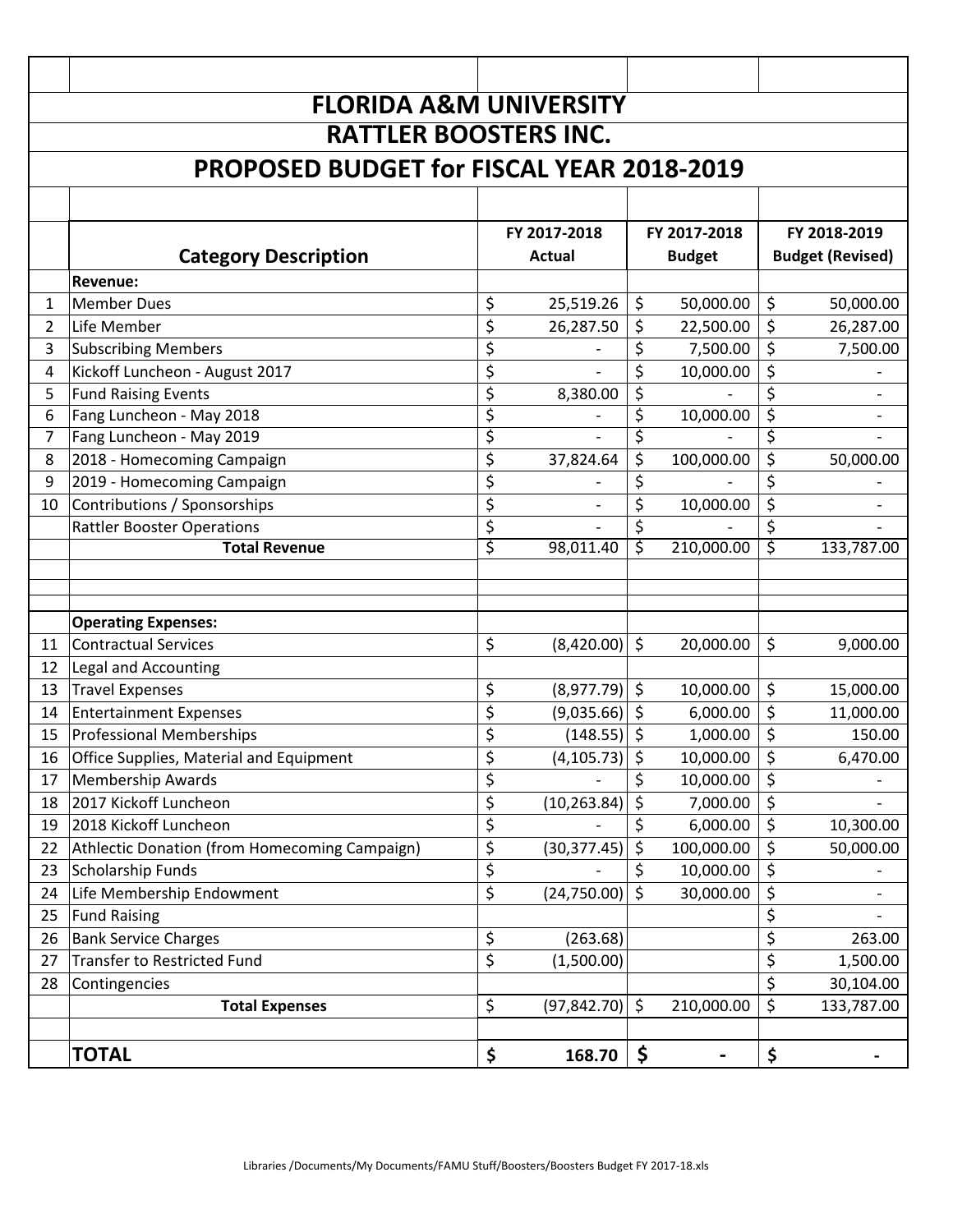

# **ACTION ITEM**

### **Direct Support Organizations Committee Thursday, August 9, 2018 Agenda Item: IV. 1.**

| <b>Item Origination and Authorization</b> |                                              |                                   |                         |                                        |       |  |  |
|-------------------------------------------|----------------------------------------------|-----------------------------------|-------------------------|----------------------------------------|-------|--|--|
|                                           |                                              | Policy _______ Award of Bid______ |                         | Budget Amendment_____ Change Order____ |       |  |  |
|                                           | Resolution                                   | Contract                          |                         | Grant                                  | Other |  |  |
| <b>Action of Board</b>                    |                                              |                                   |                         |                                        |       |  |  |
|                                           | Approved _______ Approved w/ Conditions ____ | $Disapproved$ <sub>____</sub>     | Continued<br><u>Let</u> | Withdrawn                              |       |  |  |

### **Subject: Approval of New DSO Board Members**

- **1. FAMU Foundation Board of Directors**
- **a. Faculty Representative Re-Election of Professor Phyllis Taite, served one-year - 3/2017-5/2018 Recommended by the FAMU President and Faculty Senate President**
	- **b. Student Government Association Representative Election of Senate President Rochard Moricette Recommended by the Student Body President**
- **Rationale:** This action item is submitted for approval in accordance with FAMU Board of Trustees Policy Number 2018-01, IV., 4), d) Provide that the Board shall approve all appointments, including elected board members to any DSO board.

The FAMU Foundation By-Laws (…Section 6 Designated Ex-Officio Membership) stipulates that,

*The Directors shall include among their members the persons who hold the following positions: a Faculty representative from the Faculty Senate recommended by the President after consultation with the Faculty Senate Chairperson and a current Student Government Association (SGA) representative or student representative who is not serving on the Board of*